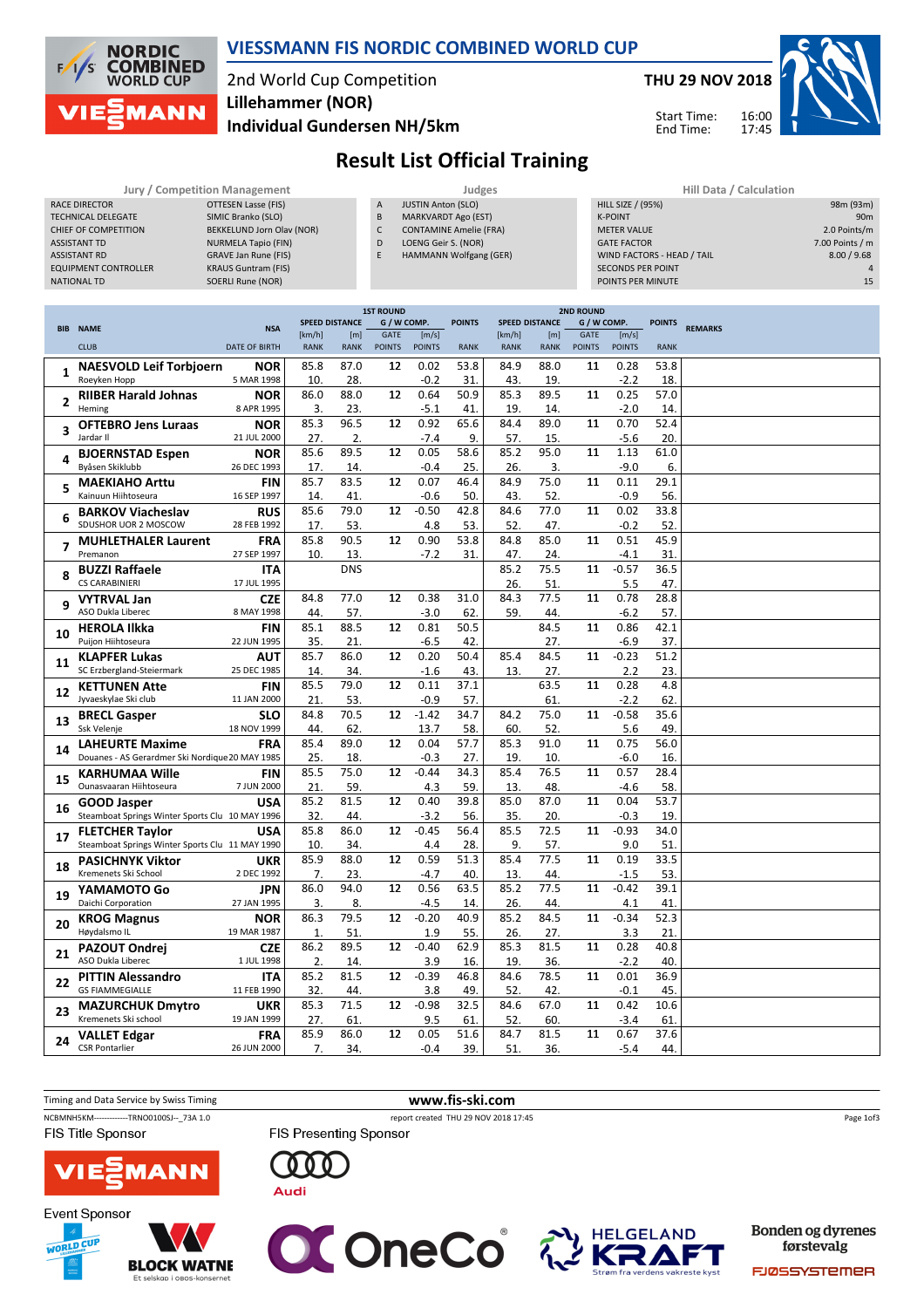

VIESSMANN FIS NORDIC COMBINED WORLD CUP

2nd World Cup Competition Individual Gundersen NH/5km Lillehammer (NOR)

THU 29 NOV 2018

Start Time: End Time:



# Result List Official Training

|    |                                                             | <b>1ST ROUND</b>          |                       |                    |                       |                        |               |                       | <b>2ND ROUND</b>   |                       |                        |               |                |
|----|-------------------------------------------------------------|---------------------------|-----------------------|--------------------|-----------------------|------------------------|---------------|-----------------------|--------------------|-----------------------|------------------------|---------------|----------------|
|    | <b>BIB NAME</b>                                             | <b>NSA</b>                | <b>SPEED DISTANCE</b> |                    | G / W COMP.           |                        | <b>POINTS</b> | <b>SPEED DISTANCE</b> |                    | G / W COMP.           |                        | <b>POINTS</b> | <b>REMARKS</b> |
|    | <b>CLUB</b>                                                 | <b>DATE OF BIRTH</b>      | [km/h]<br><b>RANK</b> | [m]<br><b>RANK</b> | GATE<br><b>POINTS</b> | [m/s]<br><b>POINTS</b> | <b>RANK</b>   | [km/h]<br><b>RANK</b> | [m]<br><b>RANK</b> | GATE<br><b>POINTS</b> | [m/s]<br><b>POINTS</b> | <b>RANK</b>   |                |
|    | <b>ILVES Andreas</b>                                        | EST                       | 86.0                  | 75.5               | 12                    | $-0.18$                | 32.7          | 85.2                  | 74.5               | 11                    | $-0.62$                | 35.0          |                |
| 25 | Elva Skiclub                                                | 28 APR 2000               | 3.                    | 58.                |                       | 1.7                    | 60.           | 26.                   | 54.                |                       | 6.0                    | 50.           |                |
|    | <b>DANEK Lukas</b>                                          | <b>CZE</b>                | 85.9                  | 81.0               | 12                    | $-0.21$                | 44.0          | 85.3                  | 72.5               | 11                    | $-0.53$                | 30.1          |                |
| 26 | ASO Dukla Liberec                                           | 19 SEP 1997               | 7.                    | 49.                |                       | 2.0                    | 52.           | 19                    | 57.                |                       | 5.1                    | 55.           |                |
| 27 | <b>PASHAEV Alexander</b>                                    | <b>RUS</b>                | 85.5                  | 85.0               | 12                    | 0.31                   | 47.5          | 85.0                  | 79.0               | 11                    | $-1.89$                | 56.3          |                |
|    | St.Petersburg SHVSM po ZVS.                                 | 6 DEC 1997                | 21.                   | 37.                |                       | $-2.5$                 | 46.           | 35.                   | 40.                |                       | 18.3                   | 15.           |                |
| 28 | <b>ILVES Kristjan</b>                                       | EST                       | 85.7                  | 86.5               | 12                    | $-0.32$                | 56.1          | 84.9                  | 79.5               | 11                    | $-0.01$                | 39.1          |                |
|    | Elva Skiclub                                                | 10 JUN 1996               | 14.                   | 30.                |                       | 3.1                    | 29.           | 43.                   | 39.                |                       | 0.1                    | 41.           |                |
| 29 | <b>CIESLAR Adam</b><br><b>AZS AWF Katowice</b>              | POL<br>18 DEC 1992        | 85.6<br>17.           | 94.5<br>6.         | 12                    | 0.84<br>-6.7           | 62.3<br>19.   | 84.5<br>55.           | 59.5<br>62.        | 11                    | $-1.44$<br>13.9        | 12.9<br>60.   |                |
|    | <b>SONEHARA Go</b>                                          | <b>JPN</b>                | 85.6                  | 89.0               | 12                    | 0.60                   | 53.2          | 84.8                  | 80.0               | 11                    | $-0.55$                | 45.3          |                |
| 30 | Tokyo Biso Kogyo Corp.Ski Club                              | 1 OCT 1993                | 17.                   | 18.                |                       | $-4.8$                 | 36.           | 47.                   | 38.                |                       | 5.3                    | 33.           |                |
|    | <b>TERZER Dominik</b>                                       | <b>AUT</b>                | 86.0                  | 87.0               | 12                    | 0.52                   | 49.8          | 85.5                  | 82.5               | 11                    | $-0.14$                | 46.4          |                |
| 31 | Nordic Team Absam-Tirol                                     | 19 SEP 1999               | 3.                    | 28.                |                       | $-4.2$                 | 44.           | 9.                    | 32.                |                       | 1.4                    | 30.           |                |
| 32 | <b>SHIMIZU Aguri</b>                                        | <b>JPN</b>                | 85.3                  | 94.5               | 12                    | 0.55                   | 64.6          | 84.9                  | 76.0               | 11                    | $-0.49$                | 36.7          |                |
|    | Euglena Ski Club                                            | 9 MAR 1992                | 27.                   | 6.                 |                       | -4.4                   | 13.           | 43.                   | 50.                |                       | 4.7                    | 46.           |                |
| 33 | <b>LOOMIS Ben</b>                                           | <b>USA</b>                | 85.8                  | 89.0               | 12                    | 0.57                   | 53.4          | 85.0                  | 69.5               | 11                    | $-0.62$                | 25.0          |                |
|    | Flying Eagles ski club                                      | 9 JUN 1998                | 10.<br>85.0           | 18.<br>92.5        | 12                    | $-4.6$<br>0.90         | 34.<br>57.8   | 35.<br>84.8           | 59.<br>82.5        | 11                    | 6.0<br>0.27            | 59.<br>42.8   |                |
| 34 | <b>KUPCZAK Szczepan</b><br><b>AZS AWF Katowice</b>          | <b>POL</b><br>29 NOV 1992 | 38.                   | 10.                |                       | $-7.2$                 | 26.           | 47.                   | 32.                |                       | $-2.2$                 | 34.           |                |
|    | <b>YAHIN Ernest</b>                                         | <b>RUS</b>                | 85.5                  | 89.5               | 12                    | 1.84                   | 44.3          | 85.0                  | 93.0               | 11                    | 0.94                   | 58.5          |                |
| 35 | SDUSHOR 33 Ufa                                              | 9 JAN 1991                | 21.                   | 14.                |                       | $-14.7$                | 51.           | 35.                   | 7.                 |                       | $-7.5$                 | 12.           |                |
|    | <b>VRHOVNIK Vid</b>                                         | <b>SLO</b>                | 85.3                  | 96.5               | 12                    | 1.71                   | 59.3          | 85.2                  | 87.0               | 11                    | $-0.07$                | 54.7          |                |
| 36 | Ssk Velenie                                                 | 12 JUL 1999               | 27.                   | 2.                 |                       | $-13.7$                | 23.           | 26.                   | 20.                |                       | 0.7                    | 17.           |                |
| 37 | <b>ANDERSEN Espen</b>                                       | <b>NOR</b>                | 83.9                  | 88.5               | 10                    | 0.64                   | 63.1          | 85.0                  | 82.0               | 11                    | 0.17                   | 42.6          |                |
|    | Lommedalen IL                                               | 28 OCT 1993               | 61                    | 21.                | 11.2                  | $-5.1$                 | 15.           | 35.                   | 35.                |                       | $-1.4$                 | 36.           |                |
| 38 | <b>COSTA Samuel</b>                                         | <b>ITA</b>                | 85.1                  | 81.5               | 10                    | 0.17                   | 52.8          | 85.6                  | 76.5               | 11                    | $-0.55$                | 38.3          |                |
|    | <b>GS FIAMME ORO</b>                                        | 30 NOV 1992               | 35.<br>84.2           | 44.<br>82.0        | 11.2<br>10            | $-1.4$<br>0.76         | 38.<br>49.1   | 7.<br>85.1            | 48.<br>86.0        | 11                    | 5.3<br>0.12            | 43.<br>51.0   |                |
| 39 | <b>SLOWIOK Pawel</b><br><b>AZS AWF Katowice</b>             | POL<br>31 MAR 1992        | 60                    | 43.                | 11.2                  | -6.1                   | 45.           | 34.                   | 23.                |                       | $-1.0$                 | 24.           |                |
|    | NAGAI Hideaki                                               | <b>JPN</b>                | 84.3                  | $86.\overline{5}$  | 10                    | 0.22                   | 62.4          | 85.3                  | 89.0               | 11                    | $-0.11$                | 59.1          |                |
| 40 | Gifu Hino Motors Ski Team                                   | 5 SEP 1983                | 58.                   | 30.                | 11.2                  | $-1.8$                 | 18.           | 19.                   | 15.                |                       | 1.1                    | 9.            |                |
| 41 | <b>REHRL Franz-Josef</b>                                    | <b>AUT</b>                | 84.5                  | 96.5               | 10                    | 0.45                   | 80.6          | 85.0                  | 93.0               | 11                    | 0.77                   | 59.8          |                |
|    | <b>WSV Ramsau-Steiermark</b>                                | 15 MAR 1993               | 54.                   | 2.                 | 11.2                  | $-3.6$                 | 2.            | 35.                   | 7.                 |                       | $-6.2$                 | 8.            |                |
| 42 | <b>HUG Tim</b>                                              | <b>SUI</b>                | 85.3                  | 88.0               | 10                    | 0.69                   | 61.7          | 85.8                  | 78.0               | 11                    | $-0.56$                | 41.4          |                |
|    | SC Gerlafingen                                              | 11 AUG 1987               | 27.                   | 23.                | 11.2                  | $-5.5$                 | 21.           | 3.                    | 43.                |                       | 5.4                    | 39.           |                |
| 43 | <b>BRAUD Francois</b><br>ARMEES-EMHM - Chamonix             | FRA                       | 84.6                  | 80.0               | 10                    | $-0.44$                | 55.5          | 84.8                  | 79.0               | 11                    | 0.24                   | 36.1          |                |
|    |                                                             | 27 JUL 1986<br>FRA        | 51.<br>83.9           | 50.<br>79.5        | 11.2<br>10            | 4.3<br>0.36            | 30.<br>47.3   | 47.<br>84.5           | 40.<br>73.5        | 11                    | $-1.9$<br>$-0.44$      | 48.<br>31.3   |                |
| 44 | <b>GERARD Antoine</b><br><b>US Ventron</b>                  | 15 JUN 1995               | 61.                   | 51.                | 11.2                  | $-2.9$                 | 47.           | 55.                   | 55.                |                       | 4.3                    | 54.           |                |
|    | <b>FRENZEL Eric</b>                                         | <b>GER</b>                | 84.6                  | 85.0               | 10                    | $-0.03$                | 61.5          | 86.0                  | 85.0               | 11                    | $-0.14$                | 51.4          |                |
| 45 | <b>WSC Erzgebirge Oberwiesenthal</b>                        | 21 NOV 1988               | 51                    | 37.                | 11.2                  | 0.3                    | 22.           | 1.                    | 24.                |                       | 1.4                    | 22.           |                |
| 46 | <b>RIESSLE Fabian</b>                                       | <b>GER</b>                | 84.6                  | 79.0               | 10                    | $-0.46$                | 53.7          | 85.3                  | 82.5               | 11                    | $-0.37$                | 48.6          |                |
|    | SZ Breitnau                                                 | 18 DEC 1990               | 51.                   | 53.                | 11.2                  | 4.5                    | 33.           | 19.                   | 32.                |                       | 3.6                    | 27.           |                |
| 47 | <b>GRAABAK Joergen</b>                                      | <b>NOR</b>                | 85.4                  | 96.0               | 10                    | 0.45                   | 79.6          | 85.6                  | 90.0               | 11                    | 1.26                   | 49.9          |                |
|    | Byåsen IL                                                   | 26 APR 1991               | 25.                   | 5.                 | 11.2                  | $-3.6$                 | 3.            | 7.                    | 12.                |                       | $-10.1$                | 25.           |                |
| 48 | <b>WATABE Yoshito</b><br>Kitano Construction Corp. Ski Club | JPN<br>4 OCT 1991         | 84.3<br>58.           | 94.0<br>8.         | 10                    | 0.87                   | 72.2          | 84.4<br>57.           | 93.0<br>7.         | 11                    | 0.59<br>$-4.7$         | 61.3<br>5.    |                |
|    | <b>WATABE Akito</b>                                         | JPN                       | 84.4                  | 81.5               | 11.2<br>10            | $-7.0$<br>0.15         | 5.<br>53.0    | 85.0                  | 85.0               | 11                    | 0.08                   | 49.4          |                |
| 49 | Kitano Construction Corp. Ski Club                          | 26 MAY 1988               | 56.                   | 44.                | 11.2                  | $-1.2$                 | 37.           | 35.                   | 24.                |                       | $-0.6$                 | 26.           |                |
|    | <b>MUTRU Leevi</b>                                          | FIN                       | 84.5                  | 81.5               | 10                    | 0.10                   | 53.4          | 85.3                  | 86.5               | 11                    | 1.38                   | 42.0          |                |
| 50 | Lahti SC                                                    | 16 MAY 1995               | 54.                   | 44.                | 11.2                  | $-0.8$                 | 34.           | 19.                   | 22.                |                       | $-11.0$                | 38.           |                |
| 51 | <b>WEBER Terence</b>                                        | <b>GER</b>                | 85.1                  | 82.5               | 10                    | $-0.90$                | 64.9          | 85.8                  | 94.5               | 11                    | 0.36                   | 66.1          |                |
|    | <b>SSV Gever</b>                                            | 24 SEP 1996               | 35.                   | 42.                | 11.2                  | 8.7                    | 12.           | 3.                    | 5.                 |                       | $-2.9$                 | 3.            |                |
| 52 | <b>OFTEBRO Einar Luraas</b>                                 | <b>NOR</b>                | 84.7                  | 89.5               | 10                    | $-0.26$                | 72.7          | 85.4                  | 90.5               | 11                    | 0.11                   | 60.1          |                |
|    | Jardar II                                                   | 6 AUG 1998                | 48.                   | 14.                | 11.2                  | 2.5                    | 4.            | 13.                   | 11.                |                       | -0.9<br>$-1.74$        | 7.            |                |
| 53 | <b>FRITZ Martin</b><br>WSV Murau-Steiermark                 | <b>AUT</b><br>24 OCT 1994 | 84.9<br>40.           | 91.0<br>11.        | 10<br>11.2            | 0.85<br>$-6.8$         | 66.4<br>7.    | 85.0<br>35.           | 73.0<br>56.        | 11                    | 16.8                   | 42.8<br>34.   |                |
|    |                                                             |                           |                       |                    |                       |                        |               |                       |                    |                       |                        |               |                |

Timing and Data Service by Swiss Timing WWW.fis-ski.com NCBMNH5KM-------------TRNO0100SJ--\_73A 1.0 report created THU 29 NOV 2018 17:45

FIS Title Sponsor

FIS Presenting Sponsor

Page 2of3









 $000$ 

**Audi** 



Bonden og dyrenes førstevalg

FJØSSYSTEMER